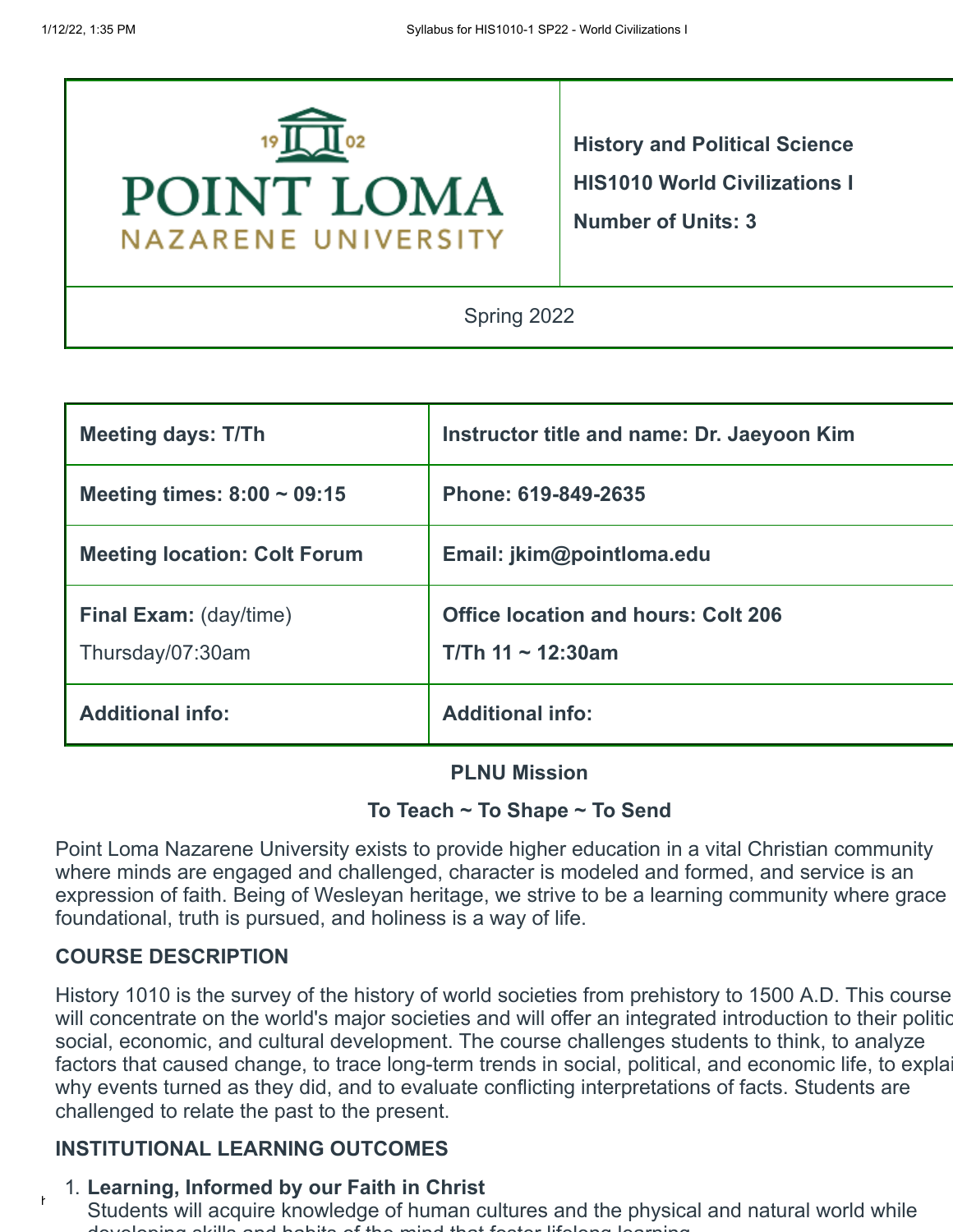complex professional, environmental and social contexts.

3. **Serving, In a Context of Christian Faith**

Students will serve locally and/or globally in vocational and social settings.

# **HISTORY PROGRAM LEARNING OUTCOMES**

Students who complete the program in History will be able to:

- Complete a substantial historical project autonomously.
- Demonstrate the relationship between primary and secondary materials by assessing a historian's work and recognizing the evidence used to construct that historical argument.
- Present and analyze, in written or oral presentation, different perspectives on an event from the past.
- Have an academic transcript that shows courses with content that ranges over time, space, culture, and qualitative and quantitative historical methods.
- Find appropriate materials online, in a library, or in the community and know how to cite them.

# **COURSE LEARNING OUTCOMES**

The following student learning outcomes will be met in this course:

Students completing this class should be able to:

- 1. analyze significant primary texts concerning early world civilizations.
- 2. evaluate political, geographic, economic, social, cultural, religious, and intellectual institutions, structures, and processes across a range of historical periods and cultures.
- 3. identify and analyze traditions of citizenship and governmental responsibilities to citizens.
- 4. develop effective communication skills by sharing their interpretations of the past in a variety of written and/or oral assignments.
- 5. examine historical developments with a particular emphasis on values and ethical choices, in lig of being responsible citizens.

Learning Outcome is assessed through measures such as examinations (objective and/or essay), writing assignments, quizzes, and participation in discussions.

*Foundational Explorations (General Education) Learning Outcome: Students who complete thi FE course will demonstrate an understanding of the complex issues faced by diverse groups in glob and/or cross-cultural contexts. Assessed with various assignments.*

# **COURSE CREDIT HOUR INFORMATION**

In the interest of providing sufficient time to accomplish the stated Course Learning Outcomes, this class meets the PLNU credit hour policy for a  $-3$  unit class delivered over  $-16$  weeks. Specific details about how the class meets the credit hour requirement can be provided upon request. (Base on 37.5 hours of student engagement per credit hour.)

| Category                                                                                      | <b>Time Expectation in Hours</b> |     |
|-----------------------------------------------------------------------------------------------|----------------------------------|-----|
| Participation in Class Discussions, Groups, etc.                                              | 45                               |     |
| <b>Reading Assignments</b>                                                                    |                                  |     |
| <b>Written Assignments</b>                                                                    |                                  |     |
| https://canvas.pointlo <mark>me.en/ucourses/59958/assignment</mark> s/pyllaby?ning Activities |                                  | 2/6 |
|                                                                                               |                                  |     |

# **Distribution of Student Learning Hours**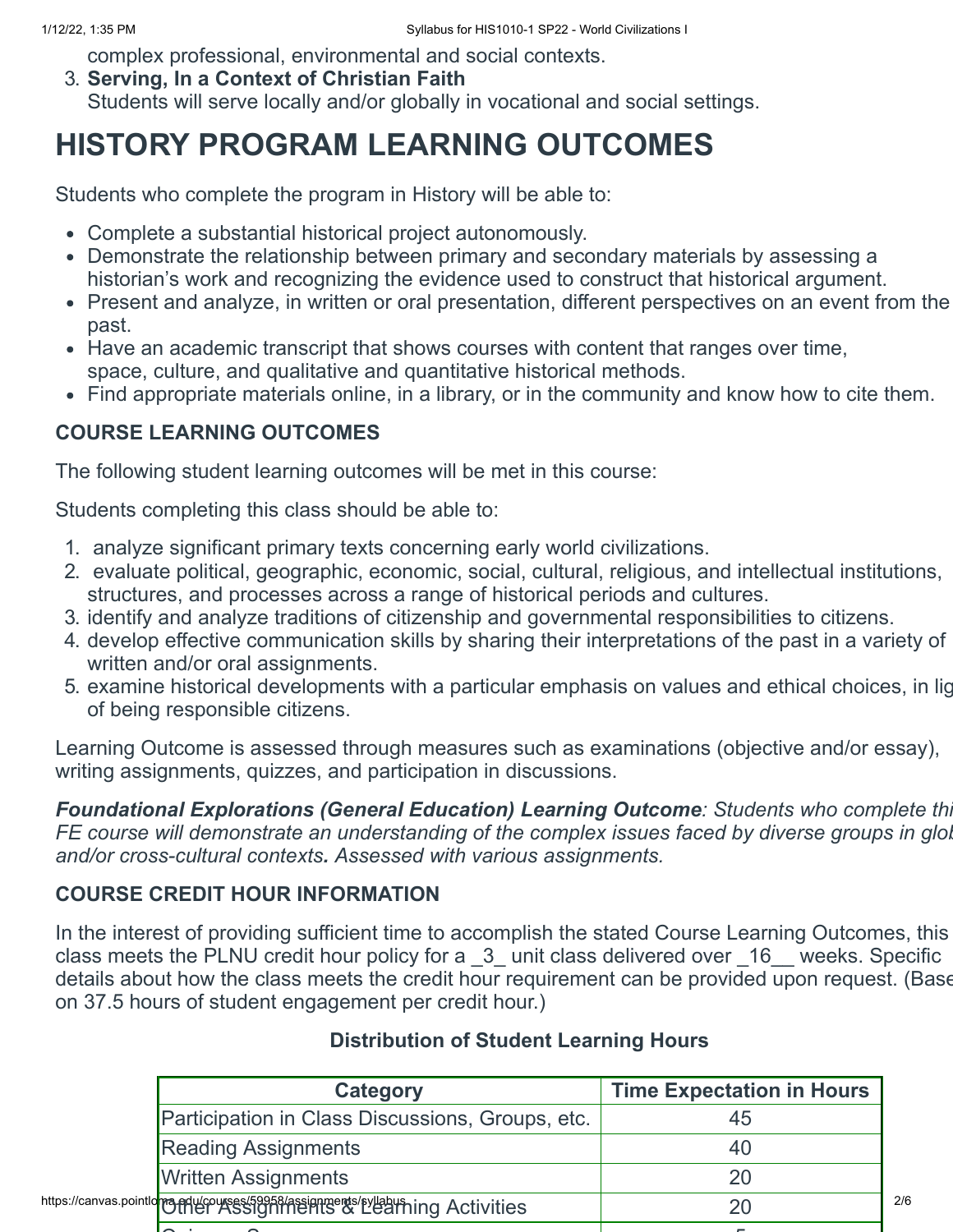## **Required Texts:**

Jaeyoon Kim, *Essentials, Links, and Influences: Timeless Readings from World Civilizations to 1500* (Second Edition), Cognella, 2020

Robert van Gulik, *Judge Dee at Work: Eight Chinese Detective Stories* (University of Chicago Press

**Format:** The general format of this course will be lectures, discussions, and films on each class. Regular class attendance and, for most students, energetic note taking are required. I am a f believer that listening and note taking are important and overlooked skills in the educational experience. For each lecture, I will identify a number of **key terms**, which should help to highlight th most significant points of the lecture. These terms, taken cumulatively, are the building blocks of important analytical skills and you will be tested on them. During lecture, you are encouraged to ask questions. If you miss a lecture, then you need to copy the notes from one of your classmates.

## **Course Grading, Exams, and Assignments:**

## **Reading Assignments and Discussions (300 Points)**

You are expected to engage with weekly readings carefully and critically and participate actively in class discussions. Failure to attend class and participate in discussion will result in a deduction from your final grade. You should use assigned readings from your texts as guides for discussion. Studen should bring their assignments and readings to the class. Each week students will also upload answers from assignments and participate in online discussions with classmates that are related to the week's readings. You need to answer the questions from your assigned readings and post 2 participatory replies to other students' posts. *You must submit your initial post before you will see yo peer's posts.* **Discussions and participation represent 30% of the overall course grade.**

## **Group Project**

The purpose of the assignment is to make the student research, analyze and explain the historical significance of various topics through its references from main reading assignment, *Judge Dee*. **The Group Project represents 25% of the overall course grade.**

- **Group Project Online Discussions (100 Points):** You will need to read *Judge Dee at Work: Eight Chinese Detective Stories* for your book review group project. Your project must focus on **topic/theme** described in Judge Dee. (Your group topic/theme is assigned on Canvas) Each group member must find particularly interesting or helpful, referring liberally to specific passages from the book to illustrate the topic/theme (be sure to note the page and line numbers that your classmates can locate cited passages easily). Please post references and also post participatory replies to analyze the references. For example, if your group topic/theme is "Chines Culture," and a group member Jae posted a reference from page 2, chapter 1, "Judge Dee gave sign to clerk to refill the teacups," (p.2) you need to analyze this reference to mention about Chinese culture on tea drinking and post your reply. Research about the tea drinking in China using all kinds of secondary sources. Each group member must find references and research findings related to referenced quotes. **Like a whole class discussion, you need to post your own findings of references/examples. Then, you need to post 2 participatory replies (analyzing the references/examples) to other students' posts. To find out your group members, click People tab and click group tab from your Canvas to search your group members' names.**
- **Group Oral Presentation -Reconstruction of the Past (150 Points):** You will need to read a *Judge Dee at Work: Eight Chinese Detective Stories* for your book review group presentation. Your group presentation should be based mostly on the *Judge Dee at Work* on the reconstructio

https://ca**Y@sipoioibrel.eduseuser/59469/asemtæh\soulatoe**s such as your textbook, history books, or internet sou**rc**es to support your presentation. But your presentation **must be** based on the historical sources, and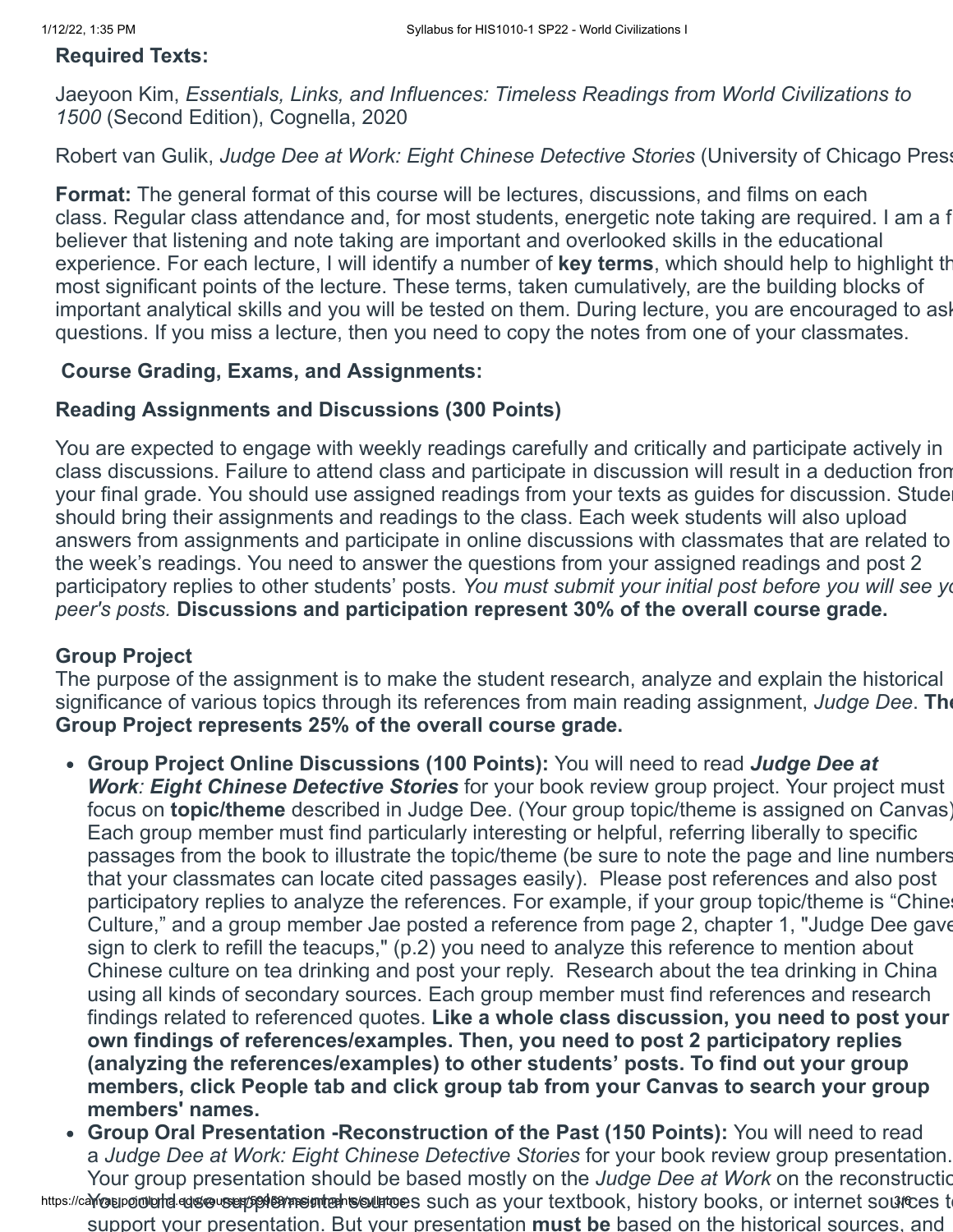director.

**Examinations (450 Points): 2** exams will be presented during the semester.

1<sup>st</sup> exam worth 200 points and 2<sup>nd</sup> worth 250 points.

**Make-ups:** Make-up examinations, quizzes, and assignments are both burdensome on me and unf to the remainder of the class, and for both reasons make-ups are not readily given. Exceptions for good cause are allowed, but you should be prepared to provide written verification of any incident preventing you from not taking an exam on the designated day. Make-up exams may have a differe format from the original one.

## **LATE ASSIGNMENTS**

All assignments are to be submitted by the due dates. There will be a 10% reduction of possible po for **each day** an assignment is late and assignments will **not be** accepted for credit four days after t due date. If missing assignments result in the failure to meet learning outcomes, students may rece a letter grade reduction on the final grade in addition to the loss of points for missing work. Assignments will be considered late if posted after the due date and time using Pacific Standard Tir No assignments will be accepted after midnight on Sunday night, the last day of class.

Exceptions for extenuating circumstances must be pre-approved by the instructor and the program

# **ASSESSMENT AND GRADING**

Student grades will be posted in the Canvas grade book no later than midnight on Tuesday of each week beginning in Week Two of this course. It is important to read the comments posted in the grad book as these comments are intended to help students improve their work. Final grades will be pos within one week of the end of the class. Grades will be based on the following:

| A 93-100 |         | $IB+ 87-89$ $IC+ 77-79$ $ID+ 67-69$ |                | $F$ Less than 59 |
|----------|---------|-------------------------------------|----------------|------------------|
| A-90-92  |         | B 83-86   C 73-76   D 63-66         |                |                  |
|          | B-80-82 | $C - 70 - 72$                       | $ID - 60 - 62$ |                  |

## **Standard Grade Scale Based on Percentages**

# **STATE AUTHORIZATION**

State authorization is a formal determination by a state that Point Loma Nazarene University is approved to conduct activities regulated by that state. In certain states outside California, Point Lom Nazarene University is not authorized to enroll online (distance education) students. If a student moves to another state after admission to the program and/or enrollment in an online course, continuation within the program and/or course will depend on whether Point Loma Nazarene University is authorized to offer distance education courses in that state. It is the student's responsibility to notify the institution of any change in his or her physical location. Refer to the map on [State Authorization](https://www.pointloma.edu/offices/office-institutional-effectiveness-research/disclosures) to view which states allow online (distance education) outside of California.

## **INCOMPLETES AND LATE ASSIGNMENTS**

All assignments are to be submitted/turned in by the beginning of the class session when they are de-—including assignments posted in Canvas. Incompletes will only be assigned in extremely unusua circumstances.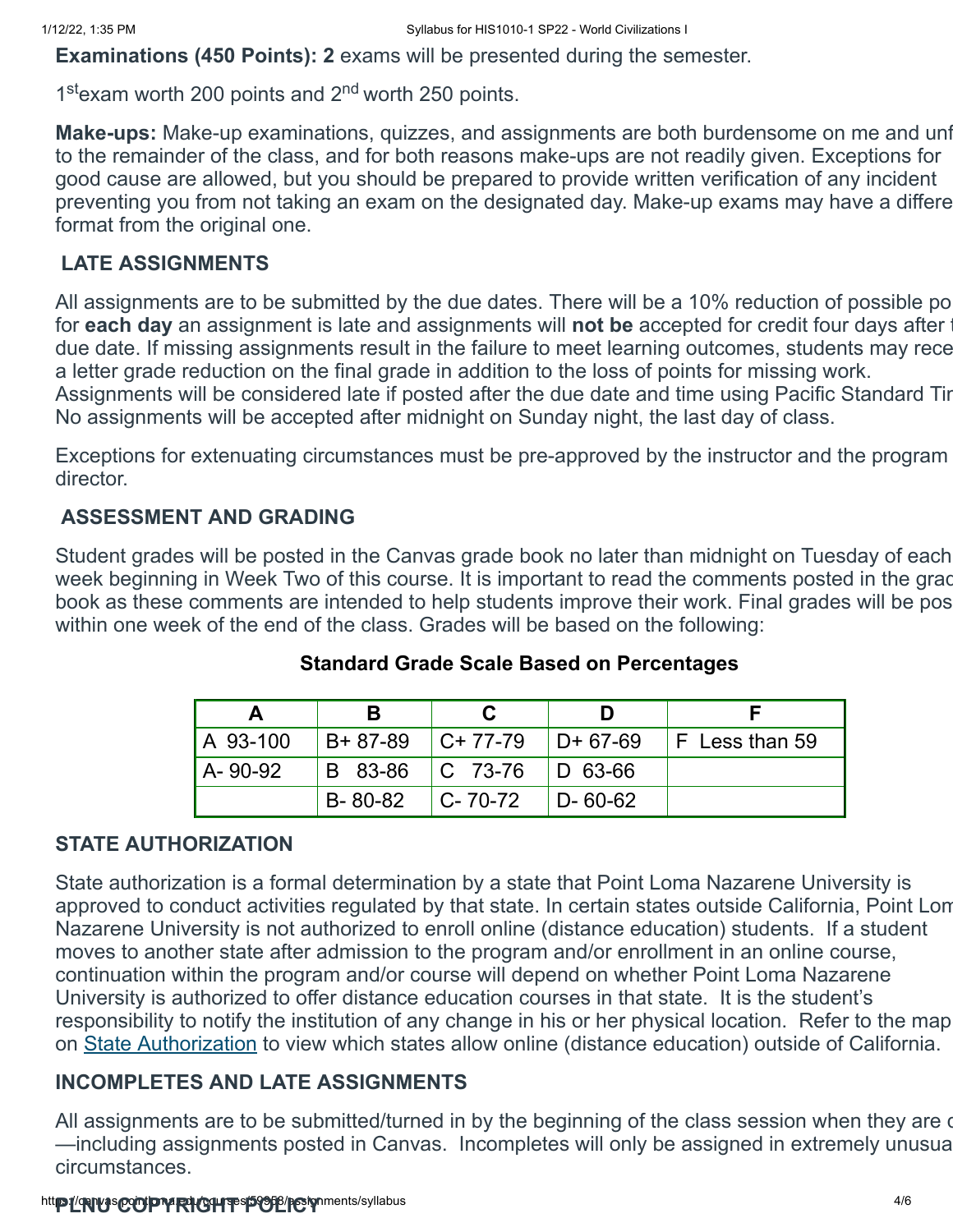outside the class may violate the law.

#### **PLNU ACADEMIC HONESTY POLICY**

Students should demonstrate academic honesty by doing original work and by giving appropriate credit to the ideas of others. Academic dishonesty is the act of presenting information, ideas, and/or concepts as one's own when in reality they are the results of another person's creativity and effort. faculty member who believes a situation involving academic dishonesty has been detected may assign a failing grade for that assignment or examination, or, depending on the seriousness of the offense, for the course. Faculty should follow and students may appeal using the procedure in the university Catalog. See [Academic Policies](http://catalog.pointloma.edu/content.php?catoid=18&navoid=1278) for definitions of kinds of academic dishonesty and for further policy information.

#### **PLNU ACADEMIC ACCOMMODATIONS POLICY**

While all students are expected to meet the minimum standards for completion of this course as established by the instructor, students with disabilities may require academic adjustments, modifications or auxiliary aids/services. At Point Loma Nazarene University (PLNU), these students are requested to register with the **Educational Access Center (EAC)**, located in the Bond Academ Center. (EAC@pointloma.edu or 619-849-2486). The EAC's policies and procedures for assisting such students in the development of an appropriate academic adjustment plan (AP) allows PLNU to comply with Section 504 of the Rehabilitation Act and the Americans with Disabilities Act. Section 5 (a) prohibits discrimination against students with special needs and guarantees all qualified student equal access to and benefits of PLNU programs and activities. After the student files the required documentation, the EAC, in conjunction with the student, will develop an AP to meet that student's specific learning needs. The DRC will thereafter email the student's AP to all faculty who teach courses in which the student is enrolled each semester. The AP must be implemented in all such courses.

If students do not wish to avail themselves of some or all of the elements of their AP in a particular course, it is the responsibility of those students to notify their professor in that course. PLNU highly recommends that DRC students speak with their professors during the first two weeks of each semester about the applicability of their AP in that particular course and/or if they do not desire to ta advantage of some or all of the elements of their AP in that course.

#### **PLNU ATTENDANCE AND PARTICIPATION POLICY**

#### **Face-to-Face Format**

Regular and punctual attendance at all classes is considered essential to optimum academic achievement. If the student is absent from more than 10 percent of class meetings, the faculty member can file a written report which may result in de-enrollment. If the absences exceed 20 percent, the student may be de-enrolled without notice until the university drop date or, after that da receive the appropriate grade for their work and participation. See [Academic Policies](http://catalog.pointloma.edu/content.php?catoid=18&navoid=1278) in the Undergraduate Academic Catalog.

## **Hybrid Format**

At Point Loma Nazarene University, attendance is required at all scheduled classes. Adult Degree Completion courses are taught in the hybrid format, which means some class meetings will be faceface and some will be online.

<sub>htt</sub>es/եկ/will be considered *a partial a*bsence. A day of attendance in an online class is determined as Attendance in the face-to-face classes is to be for the entire time of the class. Arriving late or leavin contributing a substantive note, assignment, discussion, or submission that adds value to the cours